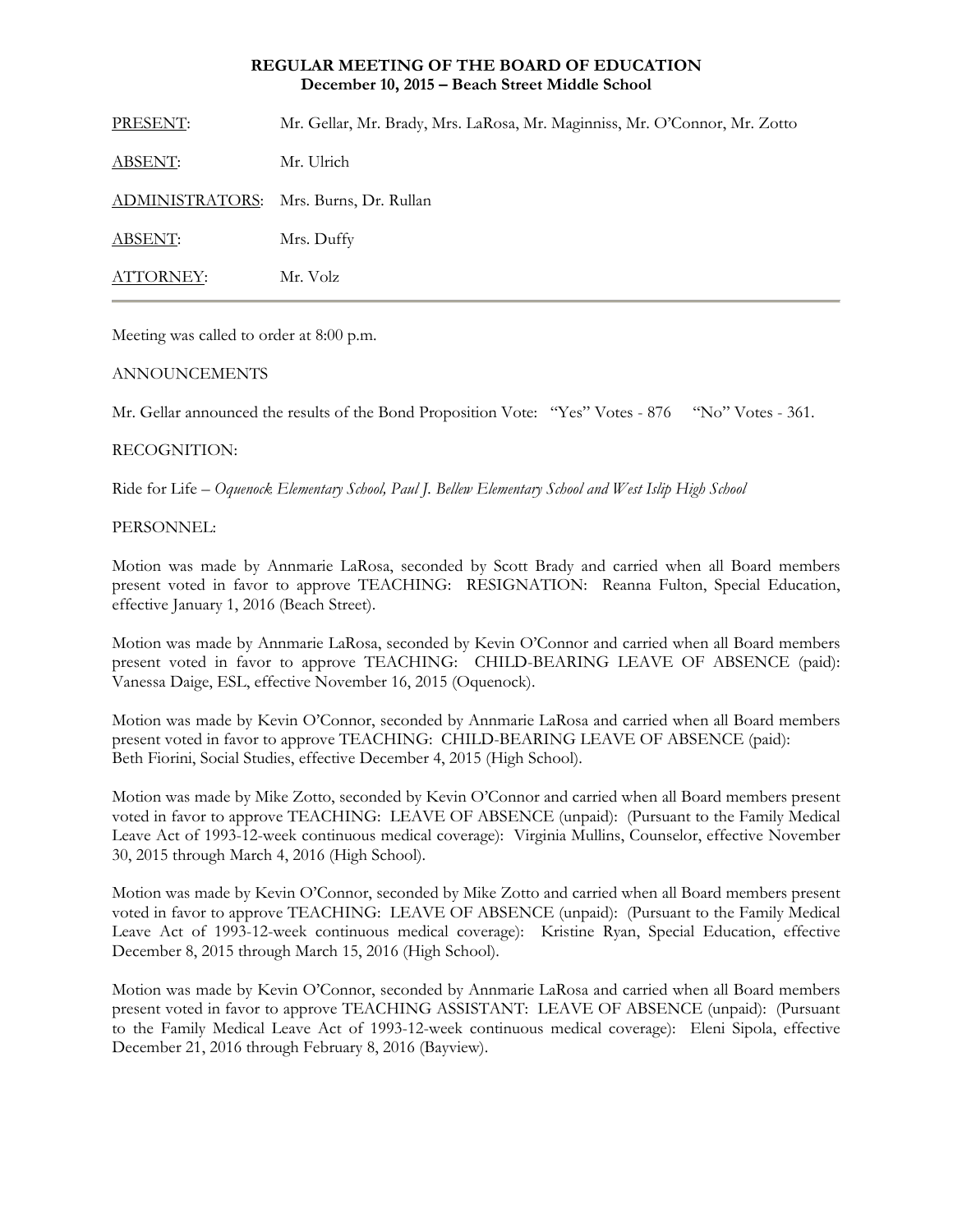Motion was made by Annmarie LaRosa, seconded by Scott Brady and carried when all Board members present voted in favor to approve CLASSIFIED CIVIL SERVICE: SUBSTITUTE NURSE (\$115 per diem): Lorraine Burke, effective December 11, 2015; Marenn Cole, effective December 11, 2015; Christianne Lennon, effective December 11, 2015; \*Marilyn Walsh, effective December 11, 2015.

Motion was made by Scott Brady, seconded by Kevin O'Connor and carried when all Board members present, with the exception of Mike Zotto, voted in favor to approve CLASSIFIED CIVIL SERVICE: TERMINATION: Anthony Botsch, Guard, effective November 16, 2015 (District Wide).

Motion was made by Ron Maginniss, seconded by Kevin O'Connor and carried when all Board members present voted in favor to approve CLASSIFIED CIVIL SERVICE: SUBSTITUTE PARAPROFESSIONAL (\$9.75 per hour): \*Rose Bacchi Rinaldi, effective December 11, 2015; \*Kristin Barba, effective December 11, 2015.

Motion was made by Ron Maginniss, seconded by Kevin O'Connor and carried when all Board members present voted in favor to approve CLASSIFIED CIVIL SERVICE: SUBSTITUTE PARAPROFESSIONAL (\$9.75 per hour): \*Anne Marie Bello, effective December 11, 2015; Elizabeth DaSilva, effective December 11, 2015; Maryanne DiLeo, effective December 11, 2015; \*Nicole Fariello, effective December 11, 2015; Tara Longo, effective December 11, 2015; Heather Miller, effective December 11, 2015; Sasha Napoli, effective December 11, 2015; \*Pamela Rose, effective December 11, 2015; Ann Marie Shannon, effective December 11, 2015; \*Shari Strauss-Kay, effective December 11, 2015; \*Johanna Yeung, effective December 11, 2015.

Motion was made by Kevin O'Connor, seconded by Scott Brady and carried when all Board members present voted in favor to approve OTHER: ALTERNATIVE SCHOOL INSTRUCTORS 2015-2016: John Hulsmann, Science, substitute/pro-rated stipend, effective November 30, 2015; Robyn Southard, Psychologist, substitute/pro-rated stipend, effective November 23, 2015; Teresa Stecker, Psychologist, substitute/pro-rated stipend effective November 23, 2015.

Motion was made by Ron Maginniss, seconded by Annmarie LaRosa and carried when all Board members present voted in favor to approve OTHER: 2015-2016 LATE WINTER MIDDLE SCHOOL COACHES: GIRLS BASKETBALL: Nicholas Grieco, 7-8 Udall Coach; Patrick Tunstead, 7-8 Beach Coach. WRESTLING: Nicholas Gennaro, 7-8 Udall Coach; Peter Gonzalez, 7-8 Beach Coach.

Motion was made by Kevin O'Connor, seconded by Mike Zotto and carried when all Board members present voted in favor to approve OTHER: HOMEBOUND INSTRUCTOR (\$30 per hour): Erica Bucking, effective December 11, 2015; Stephanie Clark, effective December 11, 2015; Sarah Jagiello, effective December 11, 2015; Dina Marrazzo, effective December 11, 2015; Heather Peterson, effective December 11, 2015; Dawn Rencken, effective December 11, 2015; Lawrence Simon, effective December 11, 2015; Roseann Violetto, effective December 11, 2015; Shanna Volpe , effective December 11, 2015; Joan Zangerle, effective December 11, 2015.

Motion was made by Annmarie LaRosa, seconded by Scott Brady and carried when all Board members present voted in favor to approve OTHER: SUBSTITUTE TEACHER (\$115 per diem): \*Alison Brookmeyer, effective January 11, 2016, student teacher; Michael Fodera, effective January 11, 2016, student teacher; Rebecca Franckowski, effective January 20, 2016, student teacher; Alyssa Gulino, effective January 25, 2016, student teacher; Heather Jensen, effective December 11, 2015; Amanda Luciano, effective December 11, 2015; Gavin Lorenzana, effective January 11, 2016, student teacher; Deanna Nappo, effective December 11, 2015; Dawn Rencken, effective December 10, 2015; Lawrence Simon, effective December 11, 2015; Matthew Stitt, effective March 14, 2016, student teacher; Shanna Volpe, effective December 11, 2015.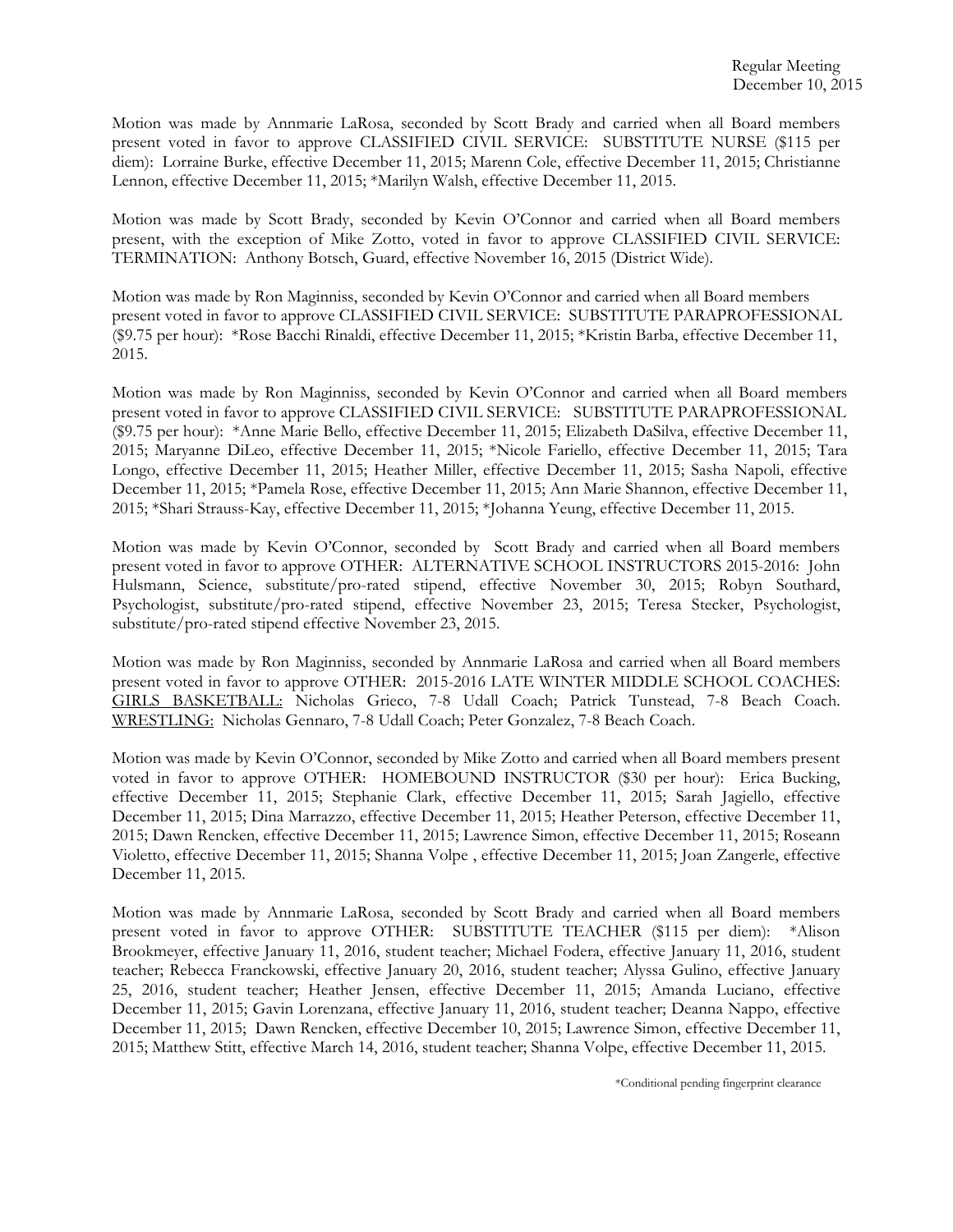Motion was made by Kevin O'Connor, seconded by Annmarie LaRosa and carried when all Board members present voted in favor to approve OTHER: SUBSTITUTE TEACHING ASSISTANT (\$85 per diem): \*Alison Brookmeyer, effective January 11, 2016; Anthony Cristallo, effective December 11, 2015; Michael Fodera, effective January 11, 2016; Rebecca Franckowski, effective January 20, 2016; Alyssa Gulino, effective January 25, 2016; Gavin Lorenzana, effective January 11, 2016.

## CURRICULUM UPDATE:

Dr. Rullan spoke about the literacy program at the middle schools, Response to Intervention, high school attendance and the IB second year essay. Dr. Rullan also spoke about three high school students participating in Partners in Science at Brookhaven, 50 high school students attending the Best Artist Program at Heckscher Museum of Art, four elementary students selected to showcase artwork at the annual NYS School Boards Association's Convention, eight students receiving musical honors at the All-State Festival and an elementary student who was honored at the NYSSMA Electronic Music Competition. Dr. Rullan wished everyone a happy and healthy holiday season.

# REPORT OF BOARD COMMITTEES:

Finance Committee: Scott Brady reported on the meeting held on 12/8/15. Items reviewed included the October treasurer's report; October extra-curricular report; October payroll summary; claims audit report; and November's System Manager Audit trail report. Warrants, October financial statements and approval of donation from Ahold Financial in the amount of \$1,746.90 were also discussed.

Policy Committee: Kevin O'Connor reported on the meeting held on  $12/8/15$ . The committee reviewed a number of policies, including Attendance Policy No. 7110. The committee is considering changes that will address chronic absences; concerns will be addressed and the committee will be reviewing the policy again next month.

Audit Committee: Kevin O'Connor reported on the meeting held on 12/8/15. R.S. Abrams reviewed and summarized the results of its annual audit for fiscal year ended June 30, 2015. Cullen & Danowski reviewed and summarized the results of its Risk Assessment Update Report.

Education Committee: Annmarie LaRosa reported on the meeting that was held 12/10/15. Items discussed included after school professional development, new teacher workshops, the grading advisory committee and Regents Review for Algebra/Trigonometry, which will be held on Tuesday and Thursday from 12/15/2015 to 1/21/2016.

Buildings and Grounds: Scott Brady reported on the meeting held on 12/8/15. Items discussed included the soccer club adding an additional storage container, finalization of camera installations at the schools and boiler inspections, which were completed and passed.

Committee on Special Education/Preschool Special Education: Annmarie LaRosa reported on the meeting that took place on 12/8/15. Items discussed were placements for the month and everything was in order. Ongoing discussion took place regarding the need for a transitioning resource person for high school lifeskill students.

Health and Wellness Committee: Mike Zotto reported on the meeting that was held on 11/24/2015. Some of the items reviewed were 40 social host signs to be displayed in the spring, student immunization information which will be included in the newsletter, a "mindfulness" pilot program under consideration and a push in program for health classes regarding the ramifications of drug and alcohol abuse. The next meeting will take place on Wednesday, January 13, 2016 at P.J. Bellew.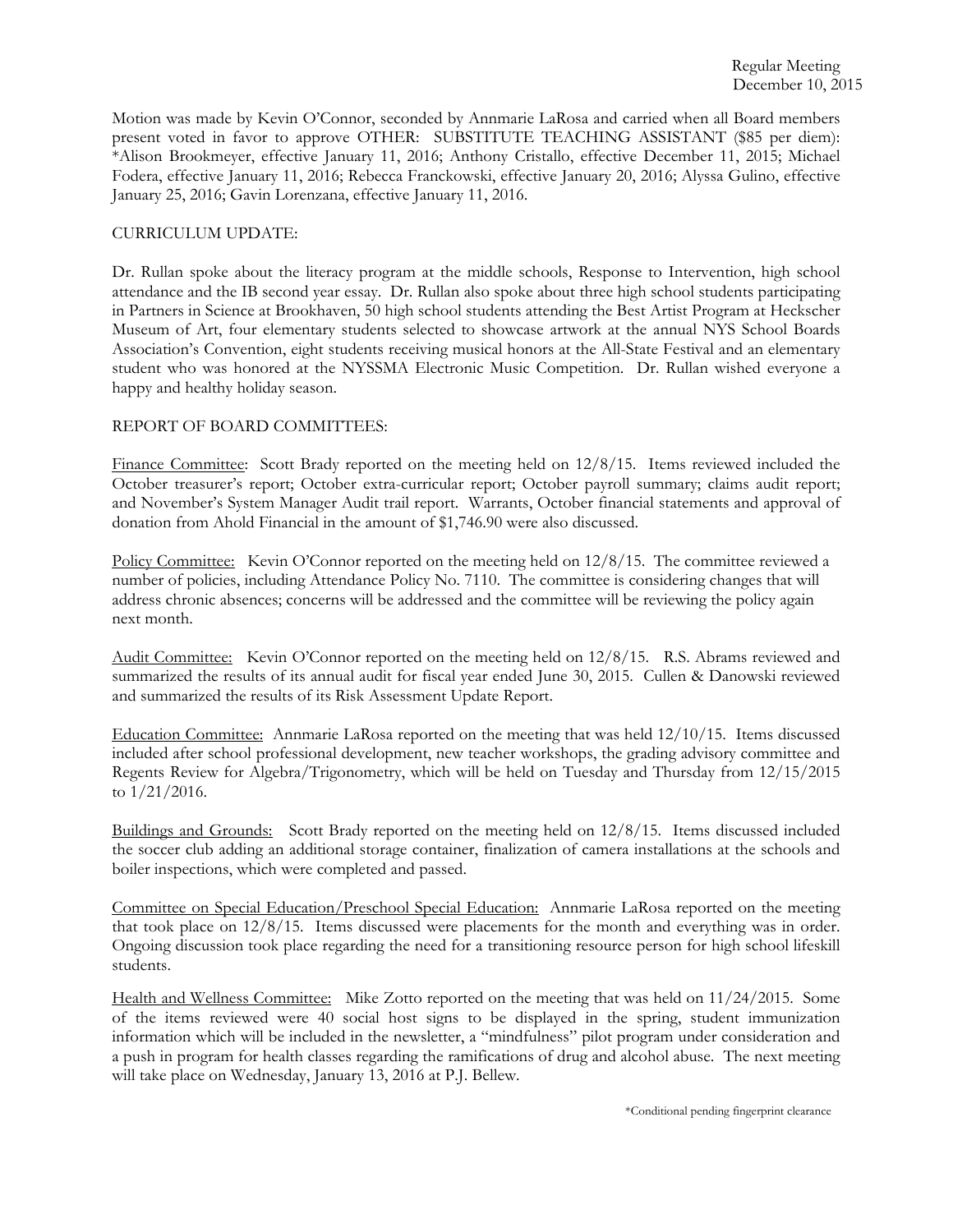## FINANCIAL MATTERS:

The treasurer's report for October was presented. Beginning balance as of 9/30/15: \$34,630,692.35 ending balance as of 10/31/15: \$20,393,015.79.

Motion was made by Mike Zotto, seconded by Annmarie LaRosa, and carried when all Board members present voted in favor to approve 2015-2016 budget transfers 3264 – 3270.

Motion was made by Kevin O'Connor, seconded by Ron Maginniss, and carried when all Board members present voted in favor to approve 2015-2016 donation from Ahold Financial to Bayview Elementary in the amount of \$1,746.90.

### APPROVAL OF MINUTES:

Motion was made by Kevin O'Connor, seconded by Ron Maginniss, and carried when all Board members present voted in favor to approve the minutes of the November 24, 2015 Planning Session.

### PRESIDENT'S REPORT:

Mr. Gellar wished everyone Happy Holidays.

Motion was made by Ron Maginniss, seconded by Annmarie LaRosa, and carried when all Board members present voted in favor to approve acceptance of the results of the Bond Proposition vote held on November 17, 2015.

Motion was made by Kevin O'Connor, seconded by Annmarie LaRosa, and carried when all Board members present voted in favor to approve Bond Resolution.

Motion was made by Kevin O'Connor, seconded by Ron Maginniss, and carried when all Board members present voted in favor to approve Resolution re: rejection to Bid #1199 Roof Repairs.

Motion was made by Scott Brady, seconded by Annmarie LaRosa, and carried when all Board members present voted in favor to approve Resolution re: payroll certification.

#### SUPERINTENDENT'S REPORT:

Mrs. Burns informed the audience about the just released Common Core Task Force recommendations. Recommendations were made regarding assessments, transparency in developing standards and assessments, and addressing the needs of students with disabilities and English Language Learners.

Mrs. Burns wished everyone a joyous and festive holiday season.

NOTICES/REMINDERS: None

#### OTHER ITEMS:

Mrs. LaRosa congratulated the High School Varsity Cheerleaders for their participation in the UCA Pocono Regionals.

Mrs. LaRosa also congratulated Mr. Gellar who will be receiving the Outstanding Community Award from PAWS.